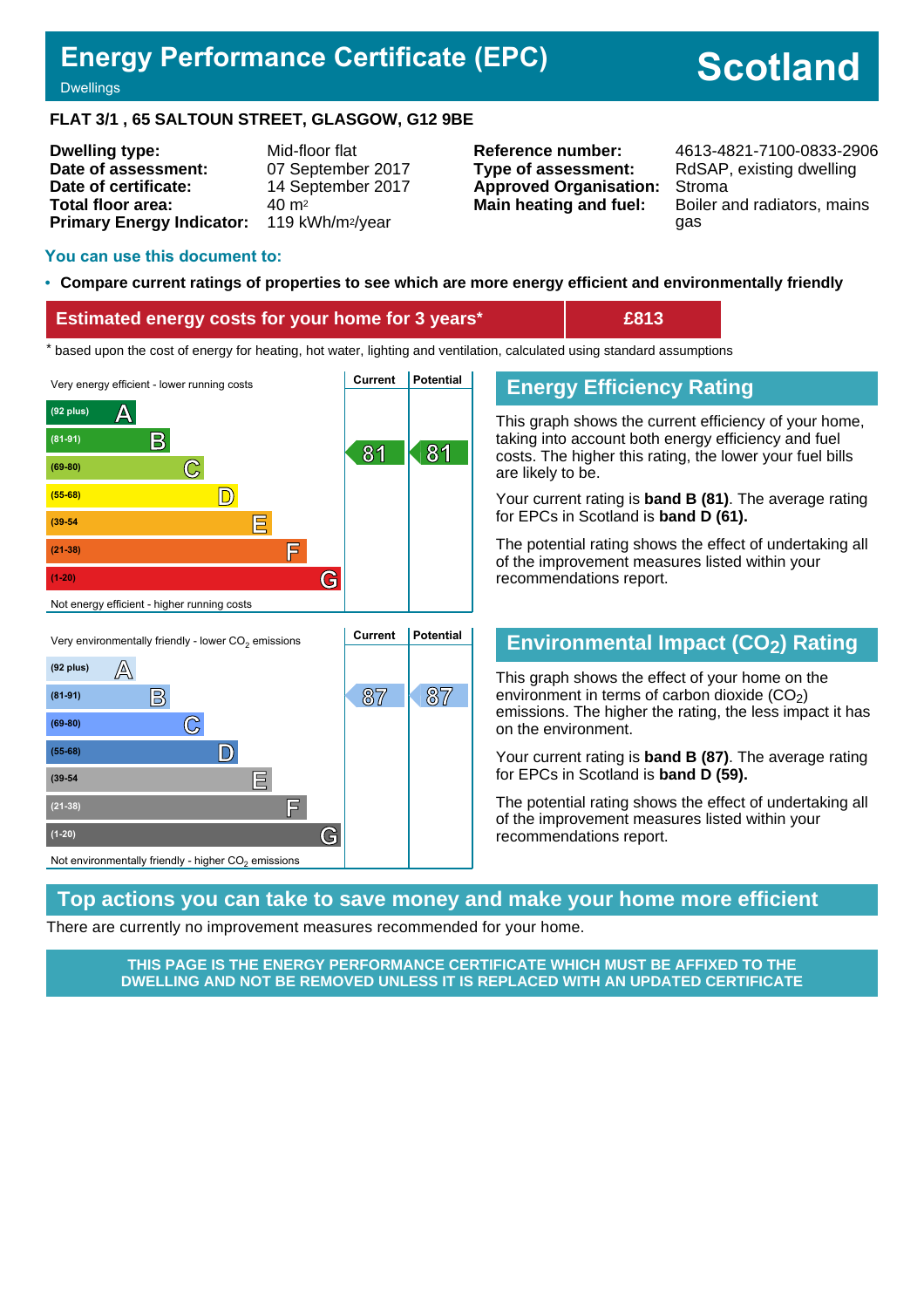## FLAT 3/1 , 65 SALTOUN STREET, GLASGOW, G12 9BE 14 September 2017 RRN: 4613-4821-7100-0833-2906

# **Summary of the energy performance related features of this home**

This table sets out the results of the survey which lists the current energy-related features of this home. Each element is assessed by the national calculation methodology; 1 star = very poor (least efficient), 2 stars = poor, 3 stars = average, 4 stars = good and 5 stars = very good (most efficient). The assessment does not take into consideration the condition of an element and how well it is working. 'Assumed' means that the insulation could not be inspected and an assumption has been made in the methodology, based on age and type of construction.

| <b>Element</b>        | <b>Description</b>                          | <b>Energy Efficiency</b> | <b>Environmental</b> |
|-----------------------|---------------------------------------------|--------------------------|----------------------|
| Walls                 | System built, as built, insulated (assumed) | *****                    | ★★★★★                |
| Roof                  | (another dwelling above)                    |                          |                      |
| Floor                 | (another dwelling below)                    |                          |                      |
| Windows               | Fully double glazed                         | ★★★★☆                    | ★★★★☆                |
| Main heating          | Boiler and radiators, mains gas             | ★★★★☆                    | ★★★★☆                |
| Main heating controls | Programmer, TRVs and bypass                 | ★★★☆☆                    | ★★★☆☆                |
| Secondary heating     | None                                        |                          |                      |
| Hot water             | From main system                            | ★★★★☆                    | ★★★★☆                |
| Lighting              | Low energy lighting in all fixed outlets    | *****                    | *****                |

# **The energy efficiency rating of your home**

Your Energy Efficiency Rating is calculated using the standard UK methodology, RdSAP. This calculates energy used for heating, hot water, lighting and ventilation and then applies fuel costs to that energy use to give an overall rating for your home. The rating is given on a scale of 1 to 100. Other than the cost of fuel for electrical appliances and for cooking, a building with a rating of 100 would cost almost nothing to run.

As we all use our homes in different ways, the energy rating is calculated using standard occupancy assumptions which may be different from the way you use it. The rating also uses national weather information to allow comparison between buildings in different parts of Scotland. However, to make information more relevant to your home, local weather data is used to calculate your energy use,  $CO<sub>2</sub>$  emissions, running costs and the savings possible from making improvements.

#### **The impact of your home on the environment**

One of the biggest contributors to global warming is carbon dioxide. The energy we use for heating, lighting and power in our homes produces over a quarter of the UK's carbon dioxide emissions. Different fuels produce different amounts of carbon dioxide for every kilowatt hour (kWh) of energy used. The Environmental Impact Rating of your home is calculated by applying these 'carbon factors' for the fuels you use to your overall energy use.

The calculated emissions for your home are 21 kg  $CO<sub>2</sub>/m<sup>2</sup>/yr$ .

The average Scottish household produces about 6 tonnes of carbon dioxide every year. Based on this assessment, heating and lighting this home currently produces approximately 0.8 tonnes of carbon dioxide every year. You could reduce emissions by switching to renewable energy sources.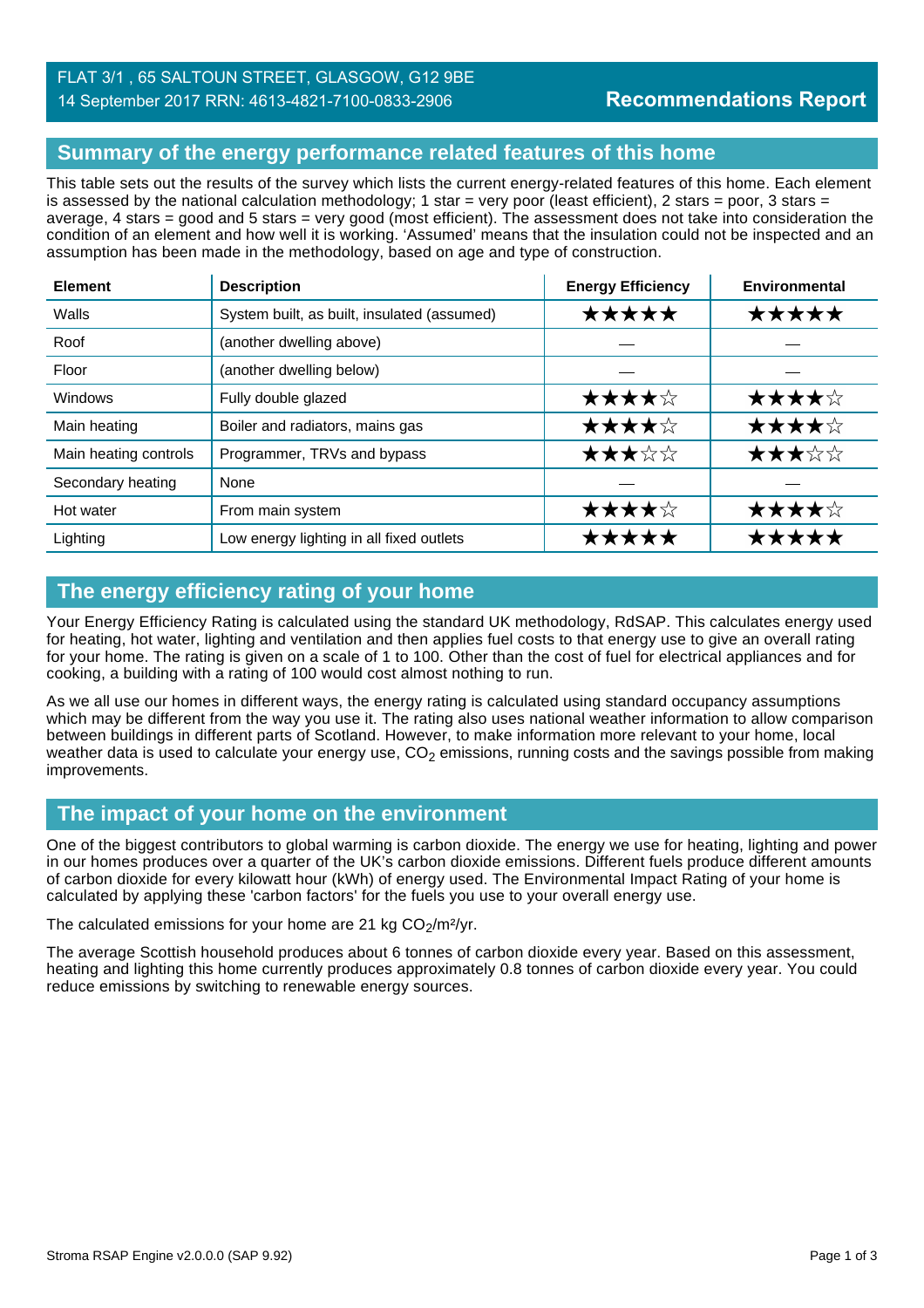# FLAT 3/1 , 65 SALTOUN STREET, GLASGOW, G12 9BE 14 September 2017 RRN: 4613-4821-7100-0833-2906

| <b>Estimated energy costs for this home</b> |                             |                               |                                 |  |
|---------------------------------------------|-----------------------------|-------------------------------|---------------------------------|--|
|                                             | <b>Current energy costs</b> | <b>Potential energy costs</b> | <b>Potential future savings</b> |  |
| <b>Heating</b>                              | £483 over 3 years           | £483 over 3 years             | Not applicable                  |  |
| <b>Hot water</b>                            | £231 over 3 years           | £231 over 3 years             |                                 |  |
| Lighting                                    | £99 over 3 years            | £99 over 3 years              |                                 |  |
| Totals £813                                 |                             | £813                          |                                 |  |

These figures show how much the average household would spend in this property for heating, lighting and hot water. This excludes energy use for running appliances such as TVs, computers and cookers, and the benefits of any electricity generated by this home (for example, from photovoltaic panels). The potential savings in energy costs show the effect of undertaking all of the recommended measures listed below.

**Recommendations for improvement**

None